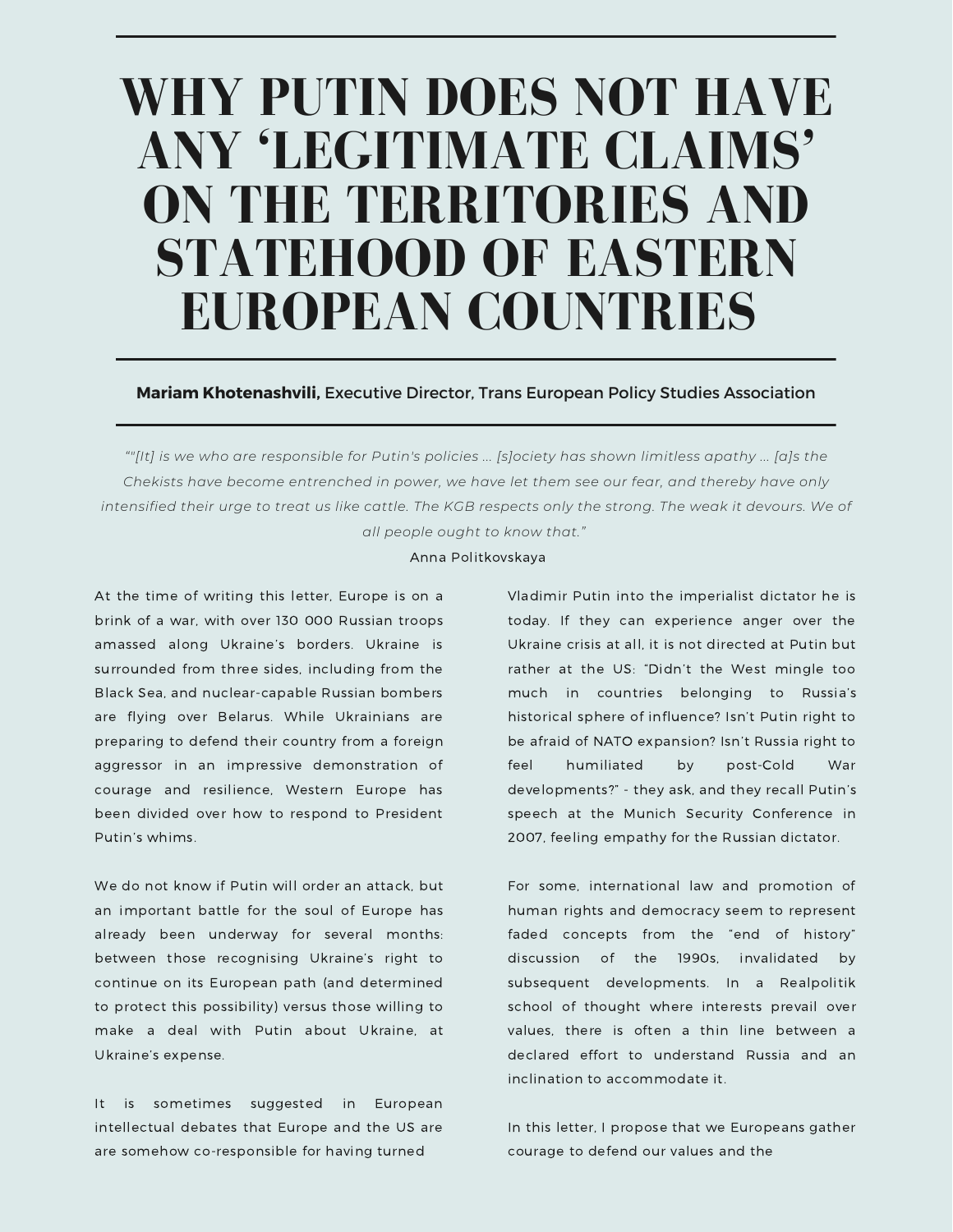international order – an order which came at a cost of over 60 million people who died in the Second World War. An order which is the biggest and most noble achievement of humankind – but unfortunately too easily reversable by the world's dictators, especially if they are helped by protagonists in European governments and businesses. I suggest that defending international law and Western values in the Ukraine crisis is actually our biggest interest. Dispensing with these values would be deeply detrimental for the future of Europe and of the world.

#### **How did Putin come to power?**

Those Europeans who blame the US or themselves for President Putin's alleged radicalisation, should remember how he came to power. He did not become an authoritarian because the West pushed him. He was an aspiring authoritarian who was given more and more space over time.

Putin was not part of the more liberal forces in the Soviet Union: he was a hardliner. He did not share the spirit of Mikhail Gorbachev's policies of *glasnost'* and *perestroika*. His role model was Yuri Andropov, known as the 'butcher of Budapest' for his ruthless suppression of the Hungarian uprising. Putin was a KGB agent posted in Dresden, East Germany, a Soviet satellite state, where, as Anne [Applebaum](https://www.anneapplebaum.com/2022/02/03/the-reason-putin-would-risk-war/) writes, "he endured the fall of the Berlin Wall as a personal tragedy." When anti-communist protesters gathered outside KGB offices in Dresden in 1989, Putin was trying to get instructions from Moscow, but Moscow remained silent. Ben [Judah](https://www.businessinsider.com/how-vladimir-putin-rose-to-power-2017-2?r=US&IR=T) terms this experience of "paralysis of power" as Putin's "defining scar".

Upon his return to Leningrad, now St. Petersburg, Putin became Mayor Sobchak's indispensable man. One of his first 'contributions' in the city hall was [permitting](https://www.dw.com/en/vladimir-putin-how-a-spy-rose-to-power-and-held-on-to-it/a-43030900) the sale of [undervalued](https://www.dw.com/en/vladimir-putin-how-a-spy-rose-to-power-and-held-on-to-it/a-43030900) steel in return for food supplies from abroad that never materialised. From 1996 he made a career in the Presidential administration, got appointed as head of the FSB, then deputy Prime Minister and finally acting President. He managed to consolidate power through a heavy-handed authoritarian approach, also towards the war in Chechnya or in handling the 2004 Beslan school siege. In addition to the assassination of Anna Politkovskaya in 2006, more than 20 other journalists have been killed in Russia during Putin's reign. Hundreds of dissidents have been imprisoned, some of them poisoned or shot.

By 2007, as Russia enjoyed its share of the worldwide economic growth, more and more Russians felt empowered to restore imperial glory. As caricatured by [Konstantin](https://www.powervertical.org/2022/02/11/putins-road-from-munich/) Eggert: "I bought my washing machine; where is my empire?" In his Munich speech at the time, Putin vocally challenged further NATO enlargement. Was this something for which he deserved praise?

## **Origins of Western European sympathy for Putin**

*Verstehers* of Mr. Putin echo the narrative of Russia's 'betrayal' and 'humiliation' by the West in the 1990s. The Clinton Administration's 1993 idea of a [Partnership](https://warontherocks.com/2016/07/promises-made-promises-broken-what-yeltsin-was-told-about-nato-in-1993-and-why-it-matters/) for Peace was indeed sold to President Yeltsin for more than it was. More time and effort could have been invested into bringing Russia closer to the West.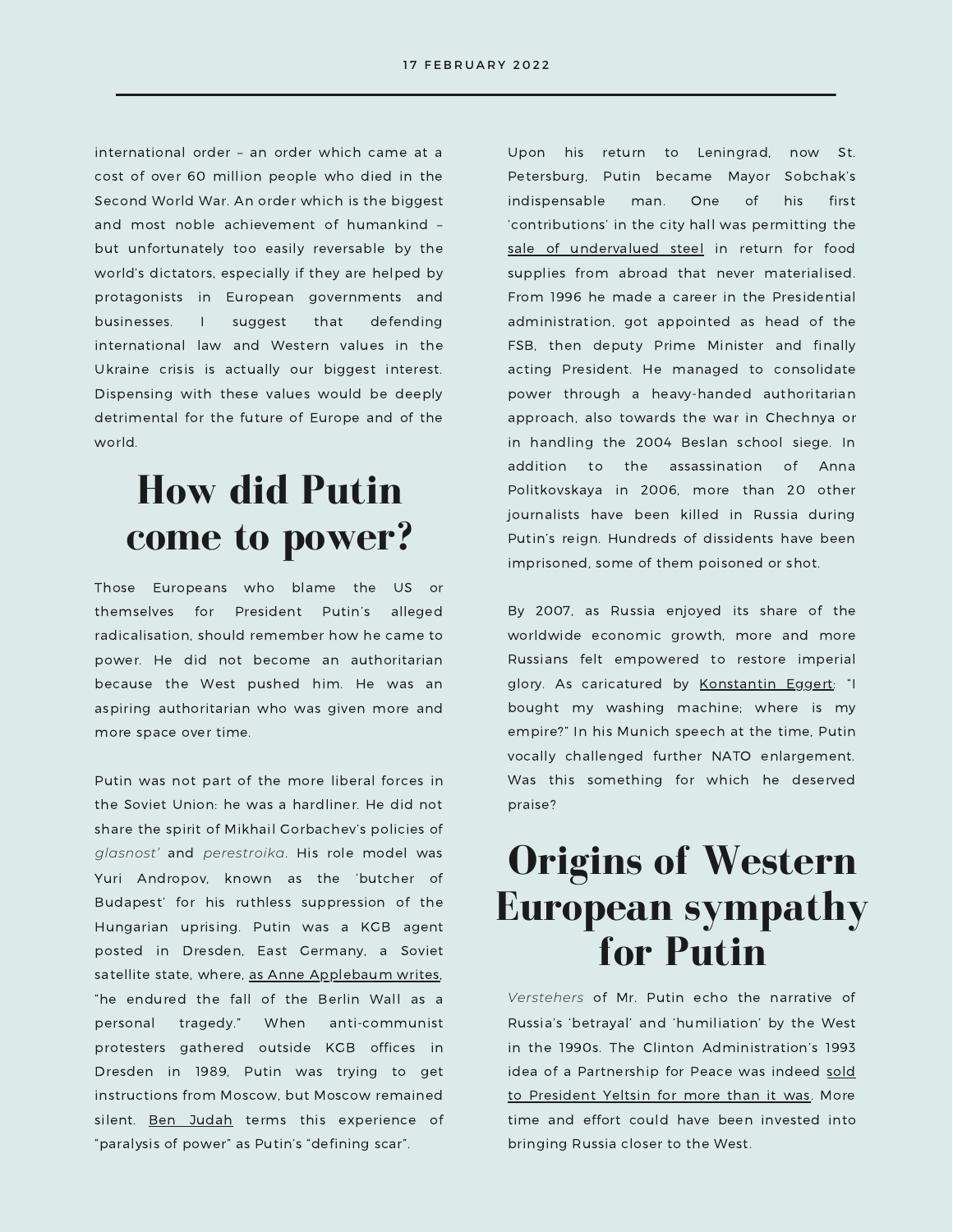But the effort was lacking on both sides.

Moreover, Russia was not the only ex-Communist country with interests to pursue. As Caroline de Gruyter writes, many of Yeltsin's [collaborators](https://foreignpolicy.com/2022/02/14/putin-wont-ever-let-ukraine-be-finland/) understood the independence and sovereignty of ex-Soviet countries in the sense that they would still "remain together with Russia in a loose union". However, most post-Soviet countries did not have trust in Russia's goodwill, and preferred to seek NATO's protection, based on their previous experience with Moscow.

The main post-Cold War reason for Europeans to feel guilty is the Iraq war, spearheaded by US neoconservatives. This was an unjustified war that created massive suffering and instability in the Middle East. Putin, Schröder and Chirac might have been more right on Iraq than were the US, UK and most leaders of 'new Europe'. It is a historical irony, however, that neither Angela Merkel nor Nicolas Sarkozy were actively opposing the Iraq war in 2003, but the moment where they did refuse to follow the Americans' lead was at NATO's Bucharest summit in April 2008. There they declined to offer a NATO Membership Action Plan to Ukraine and Georgia, providing strong encouragement to Putin in his neo-imperial ambitions.

If we use for a moment the lens of 'winners and losers', then 2007-8 was a turning point. If the West can be designated as the 'winner' of the first half of the post-Cold War era, until the culmination of NATO and EU enlargement in the mid-2000s, Russia's authoritarian regime has probably 'won' the subsequent 15 years. Russia remained unchallenged for the 2008 war in Georgia that it successfully provoked, and it has benefitted from a friendly oligarchic government in Tbilisi since 2012. Nord Stream 1 was inaugurated in 2011. Russia captured Crimea and

part of the Donbass in 2014. Belarus has fallen into ever-greater dependence on Moscow, especially since the fraudulent elections of 2020. Russia has also entrenched itself as the key mediator between Armenia and Azerbaijan following the 2020 Nagorno Karabakh war. In October 2021, Moscow reasserted full control over Moldova's gas supplies. Serbia's progress in terms of EU accession remains limited.

Whoever boasts a Realpolitik mindset should therefore stop portraying Russia as the humiliated actor of the 1990s. The balance has long been shifting. The EU's Eastern Partnership policy, launched in 2009, does not have many successes to show.

On the other hand, it has been also approximately 15 years that Ukraine has been trying to become a modern European state. The 2004-5 Orange revolution was followed by disillusion. The post-Maidan years have been only moderately successful. But Ukraine has clearly made sacrifices for its European choice. The firm resolve that Ukraine still has to build a European future should not be disregarded by Europeans because of regrets that Clinton had disappointed Yeltsin, or because of anger at the US for the Iraq War. Thirty years after the Soviet Union's break-up, it is surely legitimate for a country like Ukraine to be able to define its future.

#### **The spectre of NATO enlargement**

Many Western European political thinkers consider that Russian military threats to Ukraine stem from Russia's 'legitimate fear' of NATO expansion and that it was a mistake to promise to Ukraine and Georgia at the 2008 Bucharest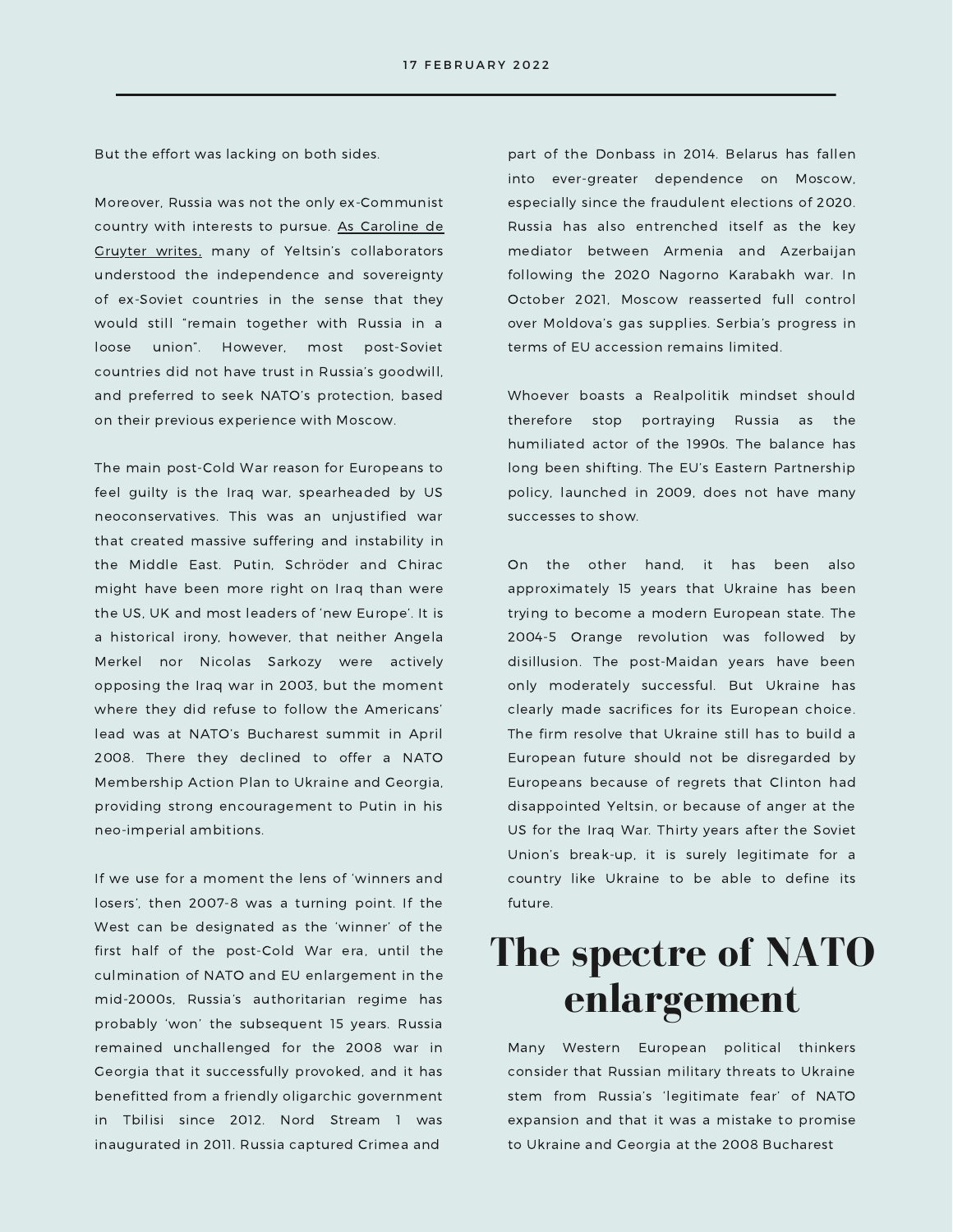summit that they would one day become NATO members.

These should ask themselves: in what ways does Russia have a legitimate concern about Ukraine and Georgia entering NATO? The answer would depend on whether Russia is actually threatened by NATO and what NATO membership entails.

NATO is a defensive organisation, and membership does not necessarily imply the stationing of dangerous offensive weapons in a country. NATO enlargements since the end of the Cold War were coupled with restraint in terms of permanent deployment of combat forces in Eastern Europe or the placement of nuclear weapons there. These commitments were referenced in the 1997 NATO-Russia Founding Act and maintained even after the [annexation](https://www.economist.com/briefing/2022/01/08/russias-menacing-of-ukraine-is-unlikely-to-induce-nato-to-retreat) of Crimea. Overall, the US withdrew large numbers of troops from Europe after 1989 and European countries shrank their armed forces considerably. Faced with Russia's latest demands for security reassurances, NATO collectively and the US bilaterally have confirmed openness to discussions on risk reduction, transparency and arms control.

NATO has never been aggressive towards Russia, not even as Russia invaded Georgia and Ukraine.

As Chancellor Scholz stated as part of his deescalation efforts, Ukraine's membership in NATO is currently not on the agenda, it is not even an issue. Nonetheless, it remains paradoxical that France and Germany, who benefit from the US security umbrella, do not wish to extend it to others, while the US has been in favour of enabling NATO enlargement.

Those Western Europeans who are afraid of NATO enlargement because they would not

want their soldiers to fight for Ukraine, should remind themselves of allied troops who fought on their soil in the First and Second World Wars. Freedom and democracy are only enjoyed by Europe today because America overcame its isolationist instincts when it mattered. Even now, in 2022, most of the foreign troops mobilised on the EU territory in support of Ukraine are American troops. This said, if Ukraine did become a NATO member, the likelihood of Russia daring to attack it would be actually reduced. In this sense, a more courageous decision at the 2008 Bucharest summit could have spared Europe some of the subsequent tensions.

Whether or not there will be a large-scale war in Ukraine, Russia's current muscle-flexing is a consequence of Chancellor Merkel's and her French counterparts' complacent policies, from vetoing the NATO MAP for Georgia and Ukraine in 2008, to the construction of the Nordstream I and II gas pipelines. The latter threaten to leave Ukraine at the mercy of the Kremlin, as Ukrainian pipelines will no longer be needed for bringing Russian gas to Germany.

Finally, it should be noted that Ukraine and Georgia are not keen to join NATO for the sake of it. They have mainly seen NATO as a means to defend their sovereignty. If Russia could credibly promise to leave their countries alone, they would not need to pursue NATO membership. Unfortunately, Russia has violated the 1994 Budapest Memorandum commitments to respecting the sovereignty and existing borders of Ukraine, in return for which the latter renounced Soviet-era nuclear weapons. And there is no sign as yet that Moscow intends to stop propping up the separatist entities that it has set up in the Donbass, Crimea, Abkhazia, South Ossetia and Transnistria.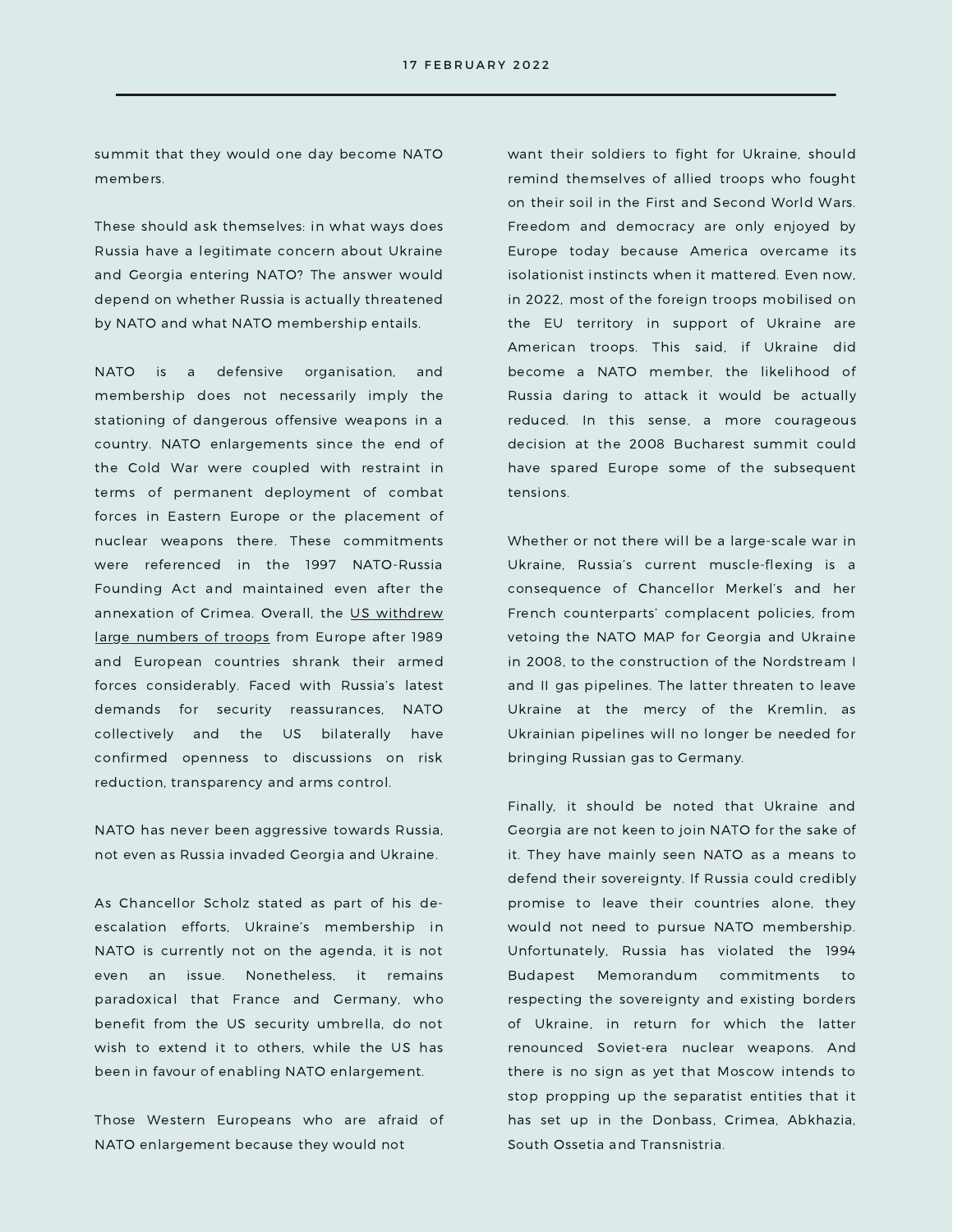If NATO enlargement represented a threat to Moscow in a purely military sense, Moscow would focus on engaging in arms reduction talks. However, the request for reassurance that Georgia and Ukraine never join NATO has been elevated by President Putin into a 'primary', existential demand.

Perhaps what Putin fears is not NATO enlargement per se, but the prospect that under NATO's security umbrella, Ukraine or Georgia could develop into stable and functioning European democracies. The question may therefore be reformulated: does Russia have a legitimate claim over limiting the free choice of Ukraine, Georgia, Moldova (and other Eastern European countries) to define their future? Unless we are going back to the pre-WWII order, where great powers were defining the fate of smaller countries, the answer is no.

### **Why it is dangerous to reason in terms of 'spheres of influence'**

To accept Putin's 2007 speech at the Munich Security Conference implies accepting the logic of 'spheres of influence' whereby the Russian government is entitled to intervene in domestic and foreign policy choices of its neighbouring countries.

When some Europeans point at the map and shake their heads at "how much of the previously Russian controlled area is now part of the EU, NATO or the EaP," they should remind themselves of the agency of sovereign states, and their right to choose their own path as

enshrined in the 1945 Charter of the UN and other international agreements. If we are able to learn from history, we must refrain from looking at the map in 2022 in the same way as Molotov and Ribbentrop did in 1939.

Reasoning in terms of 'spheres of influence' prompts some academics to see Ukraine as a 'buffer state' between the EU and Russia - Ukraine's stability is not an aim in itself, but a means to maintain the EU's security. To protect the EU's strategic interest, they advise strengthening Ukraine with weapons only if and when Ukraine exhausts its own resolve and ability to fight.

This might sound logical to those who never really envisaged Ukraine as part of the West, let alone as a member of the EU or NATO. However, at the bottom of this thinking lies a dangerous trap: dehumanising a sovereign state with more than 40 million people, instrumentalising it for the EU's own security and neglecting its agency. The underlying assumption is that the purpose of the lives of Ukrainian children is to be 'buffers', i.e. enablers of children in the EU to have comfortable lives. At best, this assumption is arrogant and insensitive, also given how much blood Eastern Europe has shed on the altar of Russian imperialism in the last centuries. Moreover, the assumption is also short-sighted, because it leads to complacency and the underestimation of threats.

Instead of seeing Ukraine as a 'buffer', it would be wiser for Western Europeans to see it at least as an ally with whom it is useful to invest in a relationship, based on a modicum of respect. In a Europe that chooses to see neighbours as 'buffer zones', Putin has won: we have adopted his view of the world as our own. Lukashenka's recent instrumentalisation of migrants in pursuit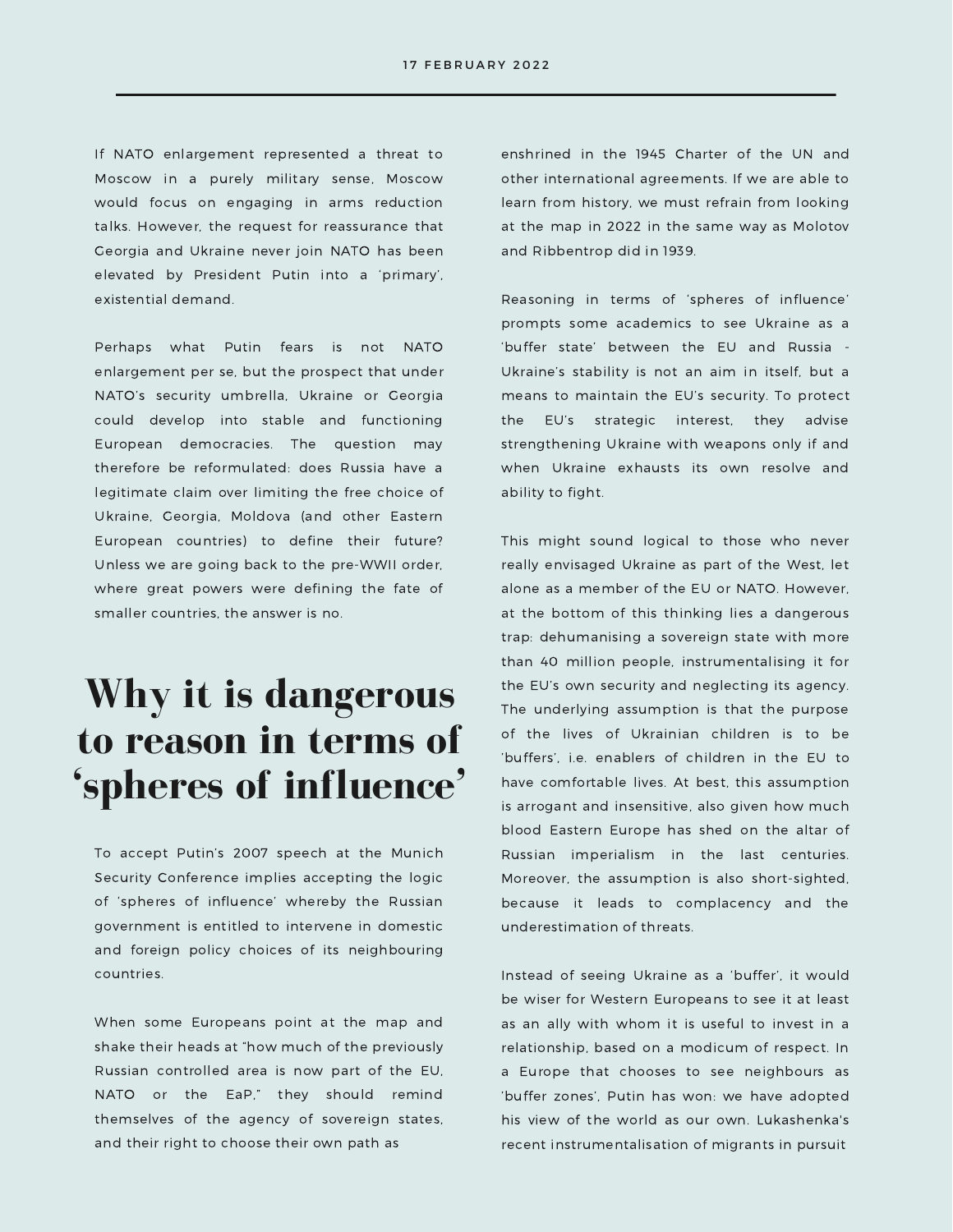of revenge on Poland, Lithuania and Latvia is based on a similar logic: playing with human lives from the perspective of one's own (security) needs.

# **Remember the human aspect of living in a nondemocratic country**

For many Georgians, Ukrainians and Moldovans, democracy and rule of law are not elusive abstract terms, but the most concrete way towards a better, safer and fairer life. They stand for a system where you can be free to choose your government, express your opinion, choose your TV station, not be pursued for your sexual orientation, get a pension no matter who you vote for, not give your country's entire wealth to oligarchs, give education to your children, and live in a merit-based society where university entrance exams do not depend on the size of the chocolate box you bring to the professors.

A well-functioning state based on the rule of law is not a fancy concept invented by Eurocrats. It is a way of life that Ukraine, Georgia, Moldova and other countries are choosing to live and Russia is preventing them from living.

Twenty-two years of experience with Putin's regime represents enough time to reflect on the overall balance between the benefits of having Russian money parked in various European financial centres, versus the damage done by Putin's government, including in terms of opportunities for Eastern Europe's development that have been missed.

# **Why Europe should not bow its head to the bully**

De-escalating the Ukraine crisis is important, but it must go hand in hand with deterrence. Bowing to the bully is not a solution for Europe. Those who invoke Russian speaking minorities as a justification for the Russian invasion of Crimea and Donbas, should remind themselves of Hitler's takeover of Czechoslovakia in 1938-9 on the pretext of 'suffering of the ethnic Germans' living in the Sudetenland. British Prime Minister Neville Chamberlain contended that German grievances were justified and that Hitler's intentions were limited. The French followed. In a speech in Berlin in 1938, Hitler declared that Sudetenland was "the last territorial demand I have to make in Europe". In a radio broadcast on 27 September 1938, Neville Chamberlain stated: "How horrible, fantastic, incredible it is that we should be digging trenches and trying on gas masks here because of a quarrel in a far-away country between people of whom we know nothing." By 1939 Hitler had taken the whole of Czechoslovakia and added new demands towards Poland and others. Several Western European countries soon found themselves conquered.

Putin's Russia is further away than Hitler's Germany, but distances have meanwhile shortened: after Ukraine, anybody can be next in line for cyber-attacks. Through steady support for far-right parties and disinformation outlets, Putin's regime has been destabilising a number of EU countries. Dependence on Russian gas represents a vulnerability of several Member